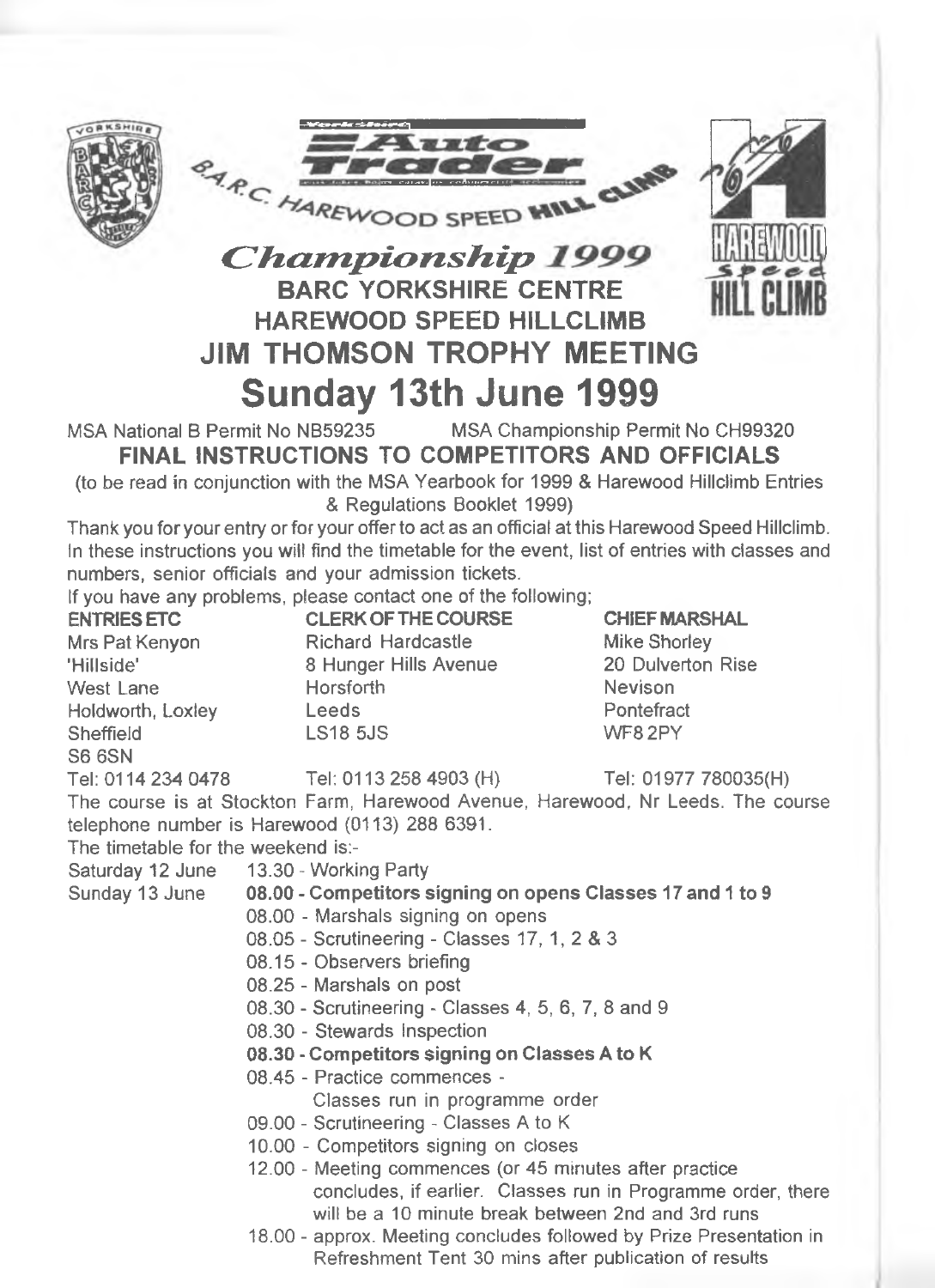#### **HAREWOOD HILLCLIMB ALLOCATION OF DUTIES TO OFFICIALS Sunday 13th June 1999**

MSA Steward Club Stewards Clerk of the Course Deputy Clerk of the Course Assistant Clerk of the Course Course Controller Chief Marshal Secretary of the Meeting Assistant Secretary of the Meeting Entries Secretary MSA Timekeepers Results Championship Co-ordinator Commentator Chief Scrutineer **Scrutineers** MSA Environmental Scrutineer Driving School Liaison Chief Paddock Marshal Paddock Marshal Chief Start Marshal Deputy Chief Start Marshal

Mr G Blythe Tony Hodgetts, John English Richard Hardcastle Nigel Drayton Mike Bartram Paul Pocklington Mike Shorley David Dalrymple Pat Kenyon Pat Kenyon David Clay & Team Pat Kenyon Graham Wride **Jerry Hylton** Geoff Harrison Graeme Kellett, Colin Salkeld, Peter Bruce John Hoole Brian Kenyon Tim Bendelow Jonathan Buchan, David Whittle Ian Bickerstaffe Kirsty Fleming

**Observers** Clive Bell, Rob Buchan, Jonathan Davison, Keith Davison, Roger Frost Arthur Heaton, Charles Jones, Arthur Pickard, Andrew Sherratt John Simons, Tony Smith, Joyce Swan, Peter Walker, Daphne Walker

**Marshals** David Burns, Ryan Cameron, Ian Denyer, Simon Fox Graham Innes, Shaun Lynch, Roger Moody, Tom Savage, Michael Parker Julian Pickard, Simon Ritchie, Andrew Ward, Andrew Wride

Ambulance Rescue Unit

Recovery Gate and Car Parking Chief Admissions Public Address

Groundsman **Track Cleaning Services** 

WYMAS Pennine Rescue i/c David Tattersfield Andy Hutton, Ivor Hill John Lowery, Andrew Morse, Ray Whittaker Graham Burrell & Phoenix Venture Scout Unit Peter & Lesley Oakley Bill Wharton (Fairbank Harding Ltd)

> Reg Hullah Tom Newby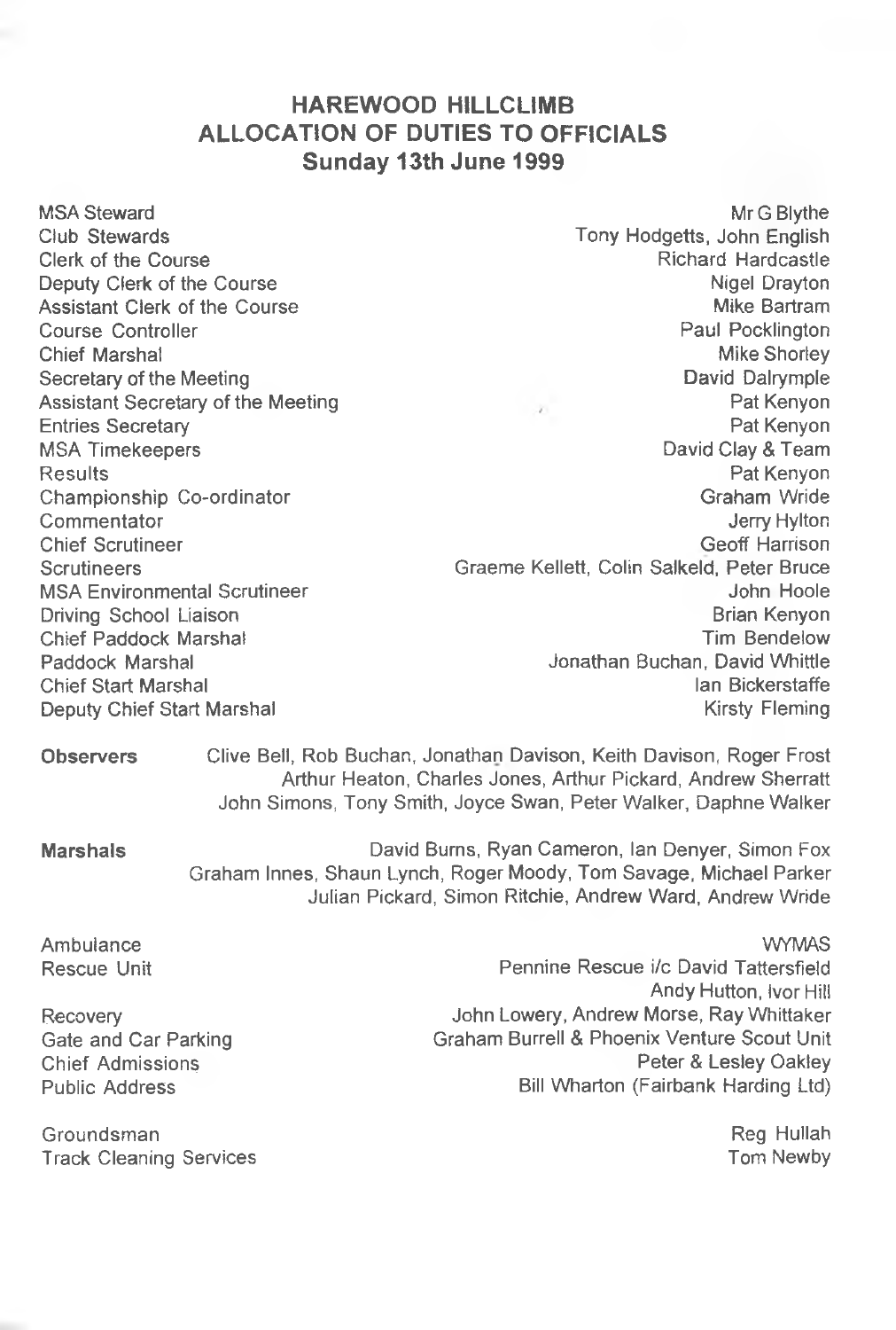## **PLEASE READ THESE NOTES AND THE TIMETABLE VERY CAREFULLY**

#### **WELCOME**

We would like to welcome all new and regular competitors to the Harewood Speed Hillclimb. We hope you have a safe, happy and successful day's motorsport. Please help us to help you and everyone else enjoy it too. The BARC Yorkshire committee is constantly striving to improve the facilities and running of events at Harewood; if you have any constructive criticism or **suggestions** as to how we can achieve this, any of the club officers would welcome hearing from you.

#### **AWARDS**

If you are fortunate enough to win one of the **awards** please make arrangements for it to be collected if you cannot stay for the presentation; we cannot undertake to post them out for security reasons.

#### **OFFICIALS**

Please arrive as early as possible so that practice can commence on time. Signing-on, briefing and radio distribution will take place in the Clubhouse, where coffee will be available. There will be a sheet in the Paddock Office for those with duties in the paddock. **A Car Pass is enclosed to allow you through the paddock. Please display this on your windscreen.** Control will call full **radio checks** as soon as the course is manned and after lunch; to save time and confusion, please wait for these rather than instigating your own when you arrive on post.

Please observe the **one-way traffic system,** following the same route as the competitors at all times apart from short-cutting behind the barns if appropriate. To avoid congestion in the paddock, if you come up to the top at lunch-time please park on the grass alongside the braking straight.

At the **end of the meeting** please stack all your equipment (except radios - deliver to race control) at the trackside; it would be helpful if someone could remain on post until the equipment van arrives, to help load it.

#### **COMPETITORS**

Motor Homes and caravans must be parked either in the trailer park or adjacent to the hedge in the area west of the paddock (access to this area is via the Public Entrance, **NOT THROUGH THE PADDOCK);** in no circumstances may they be parked on the edge of the hill in the public enclosure.

**Paddock vehicle passes** are enclosed, as usual, on the basis of one for each competing car, permitting one vehicle **or** trailer in addition to the competing car to be parked in the paddock during the meeting. **This pass must be displayed prominently on the vehicle to which it relates at all times.**

All other vehicles/trailers should be left in the trailer park. Any apparently unauthorised vehicle parked in the paddock may be removed by the organisers without notice and by whatever means necessary. If it is found to be connected to a competitor then, reluctantly, the C of C will take disciplinary action against that competitor. Please play fair and set an example to everyone else.

Please note that you must produce at **signing-on** your club membership and/or championship registration cards as necessary, as well as your MSA competition licence and the entrant's licence if appropriate. If you require an up-grading signature on your licence, it must be left with the Secretary of the Meeting when you sign-on and collected after the results of your class have been published.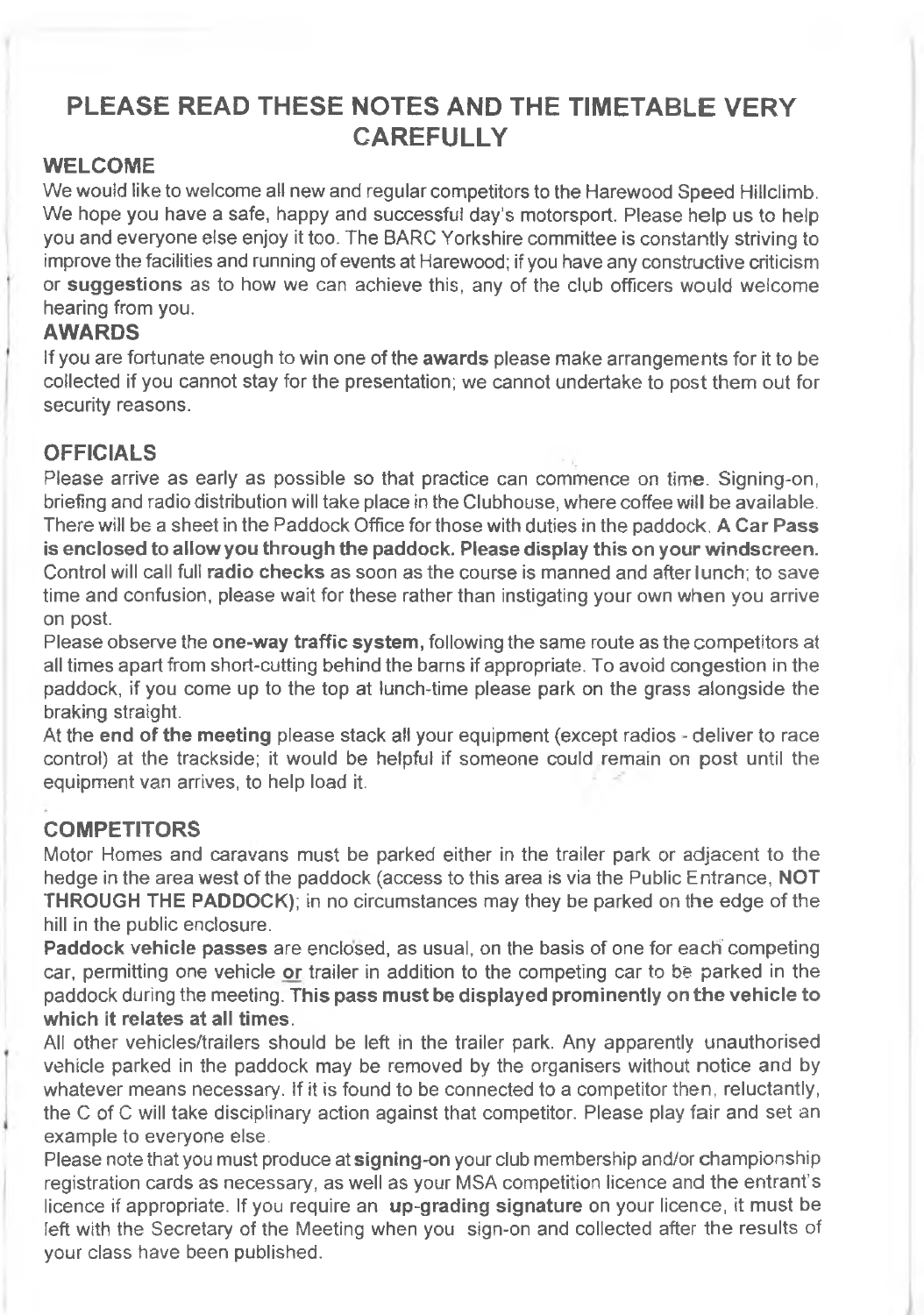Competition numbers can be purchased at signing-on; you are reminded that driving your car on the public highway displaying these contravenes MSA regulations. You are also reminded that, having had your entry accepted, you are prohibited by MSA regulations from abandoning this event to compete in another.

All cars will undergo scrutineering in their allocated paddock parking bay in batches as outlined in the timetable. Competitors in 'visiting' championships are reminded that they are responsible for ensuring their own compliance with the appropriate championship technical regulations, which may be more restrictive than those governing the class in which they are entered this meeting.

*To comply with Health* & *Safety legislation, the testing of vehicles on the entrance* road or any part of the public enclosures is prohibited. Practice starts, tyre warming, excessive braking and/or weaving are all forbidden on the road between the paddock and the startline. Similarly, please bear in mind that the paddock is a non-competitive area and cars must be driven at walking pace when entering and moving about in it. Please give pedestrians due consideration and have regard for their safety.

Because of the restricted nature of the paddock, the riding of paddock bikes, two or four wheel, motor or pedal powered, is strictly prohibited.

If you wish, you may take a tender vehicle down to the start with your competition car, in which case please park it on the grass outside the start enclosure and retum it to the paddock via the hillside car park road. Please bear in mind that motor vehicles must not be driven on any part of the Harewood Hill premises by anyone who is not licensed and insured to do so; also that the start area is a designated part of the course and, as such, persons under the age of 16 may not enter it.

A further merging of classes may take place on the Wednesday prior to the meeting if the number of entries in a class falls below four due to withdrawals.

All competitors must walk the course prior to the start of practice, which will be run strictly in class order.

The order of running of shared cars will be as set out in paras. 8.3, 8.4 & 8.5 General Information section, 1999 Harewood Booklet, not as shown in the entry list.

#### **WASTE OIL**

There is a Waste Oil receptacle adjacent to the toilet block. Anyone found depositing waste oil anywhere else will be charged with the removal and cleaning.

#### **CLARIFICATION OF DEFINITIONS**

Section 2.2.2 Page 99-10 of the Harewood Speed Hillclimb Regulations Booklet 1999 Classes 1, 2, 3, 4 & 5

Full sized windscreens ( a single windscreen, the full width of the car and capable of being swept by the standard windscreen wipers) must be used in the standard fitted position. Cars supplied without full sized windscreens are not penmitted in these classes.

#### **REMINDER**

No photograph on Competition Licence - fine £30

Competition Licences MUST BE SIGNED

H - denotes entrant in theYorkshire Auto Trader BARC Harewood Speed Hillclimb Championship

#### **IMPORTANT**

*There are now red lights half way between Chippy's and Country Corner.*

*In areas where corner cutting has taken place there are demarkation posts - which are not penalty markers - but which may cause damage to your vehicle if you hit them*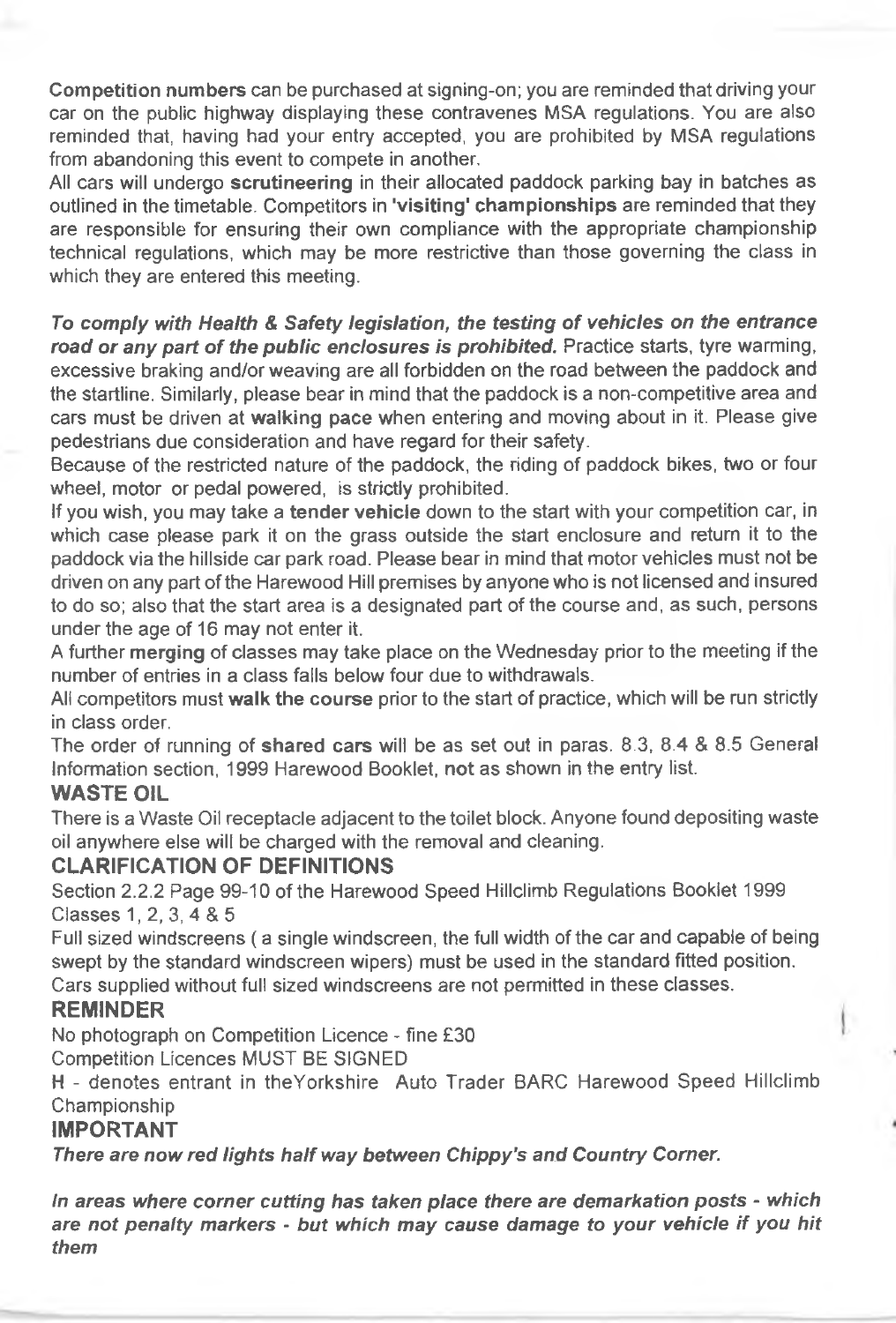# **British Automobile Racing Club Yorkshire Centre**

### **Entry List**

#### **JIM THOMSON TROPHY MEETING 13/Jun/1999**

### **Class 17**

٠

ï

**CATERHAM CARS Caterham Scholarship** **Bogey 0,00 Record 0.00 Holder**

**Long Course**

|    | No. | <b>Name</b>               | Car        | <b>C.C.</b> | Club        | Hometown      |
|----|-----|---------------------------|------------|-------------|-------------|---------------|
|    | 14  | <b>Gary Stamp</b>         | Caterham 7 | 1600        | <b>BARC</b> | New Malden    |
|    | 15  | lain Bowler               | Caterham 7 | 1600        | <b>BARC</b> | Watford       |
|    | 16  | Paul Clugston             | Caterham 7 | 1600        | <b>BARC</b> | Canterbury    |
|    | 17  | Tom Battye                | Caterham 7 | 1600        | <b>BARC</b> | Huddersfield  |
|    | 18  | Alistair Weaver           | Caterham 7 | 1600        | <b>BARC</b> | London        |
|    | 19  | <b>Timothy Gibson</b>     | Caterham 7 | 1600        | <b>BARC</b> | Faringdon     |
|    | 20  | John Bennett              | Caterham 7 | 1600        | <b>BARC</b> | Overton       |
|    | 21  | David Hyde                | Caterham 7 | 1600        | <b>BARC</b> | <b>Buxted</b> |
|    | 22  | <b>Jonathan Halliwell</b> | Caterham 7 | 1600        | <b>BARC</b> | Ferndown      |
|    | 23  | Robert Harwood            | Caterham 7 | 1600        | <b>BARC</b> | Lutterworth   |
|    | 24  | Jeremy Boulton            | Caterham 7 | 1600        | <b>BARC</b> | Sevenoaks     |
|    | 25  | Jonathan Mennear          | Caterham 7 | 1600        | <b>BARC</b> | Birmingham    |
|    | 26  | Mark Wood                 | Caterham 7 | 1600        | <b>BARC</b> | Huddersfield  |
|    | 27  | Duncan Manning            | Caterham 7 | 1600        | <b>BARC</b> | Woking        |
|    | 28  | <b>Adam Moreve</b>        | Caterham 7 | 1600        | <b>BARC</b> | Weybridge     |
|    | 29  | John Barry                | Caterham 7 | 1600        | <b>BARC</b> | Polesworth    |
|    | 30  | <b>Colin Nursey</b>       | Caterham 7 | 1600        | <b>BARC</b> | Sunninghill   |
|    | 31  | <b>Dean Chiddention</b>   | Caterham 7 | 1600        | <b>BARC</b> | Larkfield     |
|    | 32  | Alan Williamson           | Caterham 7 | 1600        | <b>BARC</b> | Otley         |
|    | 33  | <b>Graeme Smith</b>       | Caterham 7 | 1600        | <b>BARC</b> | Macclesfield  |
|    | 34  | <b>Richard Mann</b>       | Caterham 7 | 1600        | <b>BARC</b> | Christchurch  |
|    | 35  | <b>Robert Draper</b>      | Caterham 7 | 1600        | <b>BARC</b> | Leicester     |
|    | 36  | Peter Mumford             | Caterham 7 | 1600        | <b>BARC</b> | Chipstead     |
| t. | 37  | <b>Arthur Gilmour</b>     | Caterham 7 | 1600        | <b>BARC</b> | Kings Lynn    |
|    | 38  | Paul Butcher              | Caterham 7 | 1600        | <b>BARC</b> | Farnham       |
|    | 39  | David Meadus              | Caterham 7 | 1600        | <b>BARC</b> | Harrogate     |
|    | 40  | Mark Lloyd                | Caterham 7 | 1600        | <b>BARC</b> | Monmouth      |
|    | 41  | <b>Jason Sutherland</b>   | Caterham 7 | 1600        | <b>BARC</b> | Caterham      |
|    | 42  | <b>Colin Hayes</b>        | Caterham 7 | 1600        | <b>BARC</b> | Cowes         |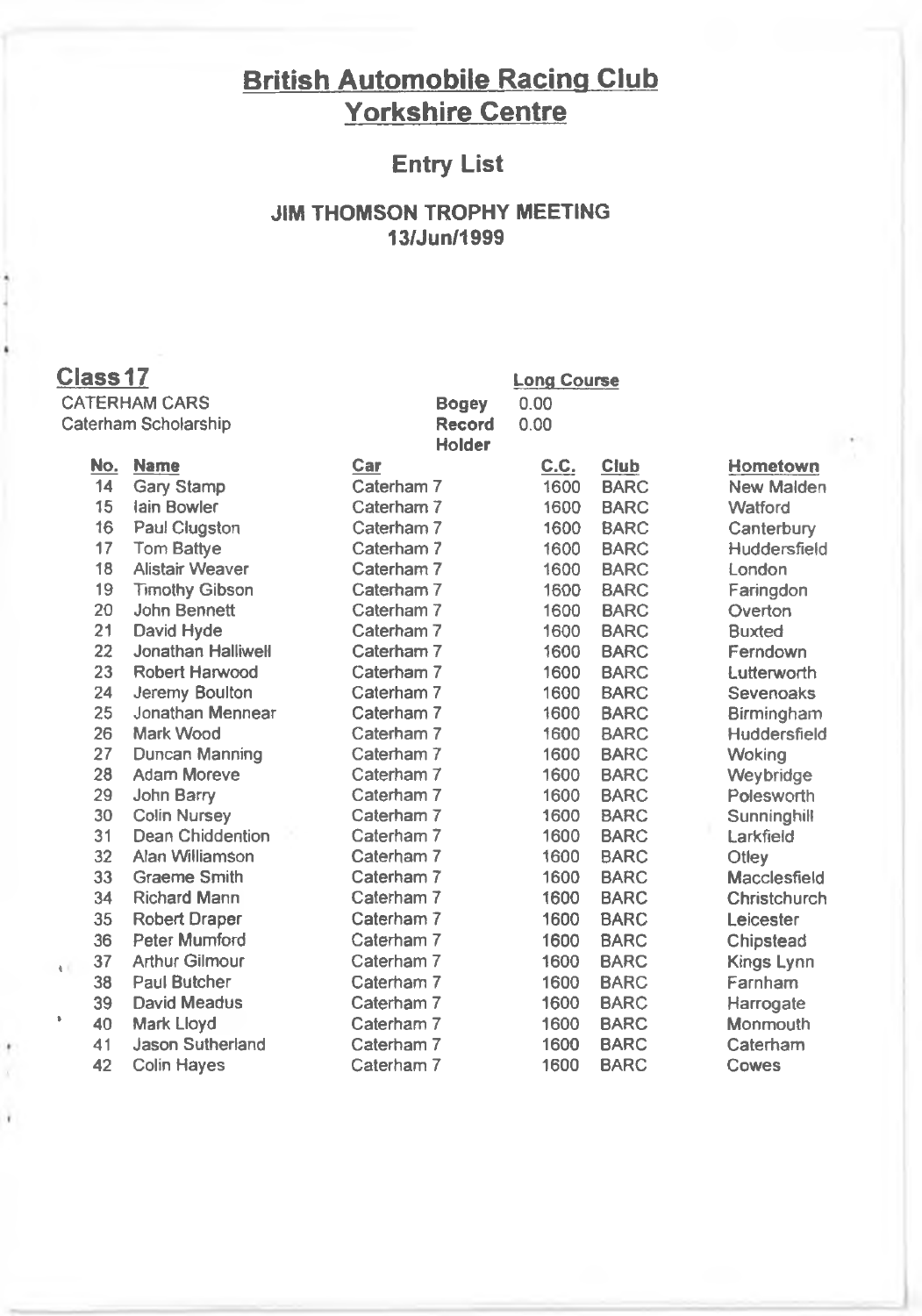|             | <b>Class1</b>                |                                                                                              | <b>Merged With Class 2</b> |                                                                              |               | <b>Long Course</b>                   |                                                  |                                                        |  |
|-------------|------------------------------|----------------------------------------------------------------------------------------------|----------------------------|------------------------------------------------------------------------------|---------------|--------------------------------------|--------------------------------------------------|--------------------------------------------------------|--|
|             |                              | Road Modified Saloon & Sports                                                                |                            |                                                                              | <b>Bogey</b>  | 89.46                                |                                                  |                                                        |  |
|             | Up to 1400cc                 |                                                                                              |                            |                                                                              | <b>Record</b> | 71.46                                | 09/May/1999                                      |                                                        |  |
|             |                              |                                                                                              |                            |                                                                              | <b>Holder</b> | Geoff Goodwin                        |                                                  | <b>MG Midget</b><br>1.330 cc                           |  |
| H.          | No.<br>44                    | <b>Name</b><br>Daniel Pinder                                                                 |                            | Car<br><b>Vauxhall Nova</b>                                                  |               | <u>C.C.</u><br>1398                  | Club<br>BARC(Y)                                  | Hometown<br>Liversedge                                 |  |
|             | <b>Class 2</b>               |                                                                                              |                            |                                                                              |               | <b>Long Course</b>                   |                                                  |                                                        |  |
|             |                              | Road Modified Saloon & Sports                                                                |                            |                                                                              | <b>Bogey</b>  | 86.05                                |                                                  |                                                        |  |
|             |                              | Over 1400cc And Up To 2000cc                                                                 |                            |                                                                              | <b>Record</b> | 68.05                                | 09/May/1999                                      |                                                        |  |
|             |                              |                                                                                              |                            |                                                                              | <b>Holder</b> | <b>Bobby Fryers</b>                  |                                                  | Clio Williams 2,000 cc                                 |  |
| н<br>н<br>н | No.<br>45<br>46<br>46A<br>47 | <b>Name</b><br><b>Richard Cook</b><br>Adam Warren<br><b>lain Ball</b><br><b>Bobby Fryers</b> |                            | Car<br>Peugeot 1.9 GTi<br>Ford Escort<br>Ford Escort<br><b>Clio Williams</b> |               | C.C.<br>1900<br>1599<br>1599<br>2000 | Club<br>BARC(Y)<br>BARC(Y)<br>BARC(Y)<br>BARC(Y) | Hometown<br>Mexborough<br>Settle<br>Settle<br>Keighley |  |
|             |                              |                                                                                              |                            |                                                                              |               |                                      |                                                  |                                                        |  |

|    | Class 3     |                               |                      | <b>Long Course</b>        |                      |                     |          |
|----|-------------|-------------------------------|----------------------|---------------------------|----------------------|---------------------|----------|
|    |             | Road Modified Saloon & Sports | <b>Bogey</b>         | 83.20                     |                      |                     |          |
|    | Over 2000cc |                               | <b>Record</b>        | 65.20                     | 09/May/1999          |                     |          |
|    |             |                               | <b>Holder</b>        | <b>Richard Hargreaves</b> |                      | Mitsubishi Lancer T | 1,997 cc |
|    | <u>No.</u>  | <b>Name</b>                   | Car                  | <u>C.C.</u>               | <b>Club</b>          | Hometown            |          |
|    | 49          | <b>Richard Banks</b>          | Porsche 911SC        | 2994                      | BARC(Y)              | Colne               | $\sim$   |
|    | 50          | Colin Brown                   | Sierra Cosworth      |                           | 1993T BARC           | Horsham             |          |
| н  | 51          | Don Tooby                     | Lancia Delta T       |                           | <b>1995T BARC(Y)</b> | Ingleton            |          |
|    | 52          | David Sykes                   | Peugeot 205 GTi T    |                           | 1905T BARC(Y)        | Huddersfield        |          |
| н  | 53          | Mark Warren                   | Subaru Impreza T     |                           | <b>1994T BARC(Y)</b> | Settle              |          |
|    | 54          | Nigel Stubbs                  | Ferrari 348 tb       | 3405                      | BARC(Y)              | York                |          |
| H. | 55          | <b>Matthew Riley</b>          | Sapphire Cosworth T  | 1993T                     | BARC(Y)              | Settle              |          |
| ₹  | 56          | Malcolm Pinder                | Subaru WRX T         |                           | <b>1999T BARC(Y)</b> | Liversedge          |          |
| ┫  | 57          | Jonathan Mounsey              | Sapphire RS Cos T    |                           | 1993T BARC(Y)        | Settle              |          |
| ┫  | 58          | <b>Richard Hargreaves</b>     | Mitsubishi Lancer EV |                           | 1997T BARC(Y)        | Giggleswick         |          |

|                | <b>Class4</b> |                                 |                      | <b>Long Course</b> | n.          |                                  |
|----------------|---------------|---------------------------------|----------------------|--------------------|-------------|----------------------------------|
|                |               | Road Modified Kit, Replica etc. | <b>Bogey</b>         | 83.66              |             |                                  |
|                | Up to 1700cc  |                                 | <b>Record</b>        | 65.66              | 13/Sep/1998 |                                  |
|                |               |                                 | <b>Holder</b>        | <b>Tim Wilson</b>  |             | Caterham 7 Supersp't<br>1,588 cc |
|                | <u>No.</u>    | <b>Name</b>                     | Car                  | C.C.               | Club        | Hometown                         |
|                | 59            | Julia Robinson-Walker           | Westfield            | 1700               | BARC(Y)     | Boroughbridge                    |
| 4              | 60            | John Chacksfield                | Caterham 7           | 1700               | BARC(Y)     | Keighley                         |
| 4.             | 61            | Robert Bellerby                 | Sylva Striker        | 1660               | BARC(Y)     | Harrogate                        |
|                | 62            | <b>Stan Hulatt</b>              | Westfield SEi        | 1600               | BARC(Y)     | Skipton                          |
|                | 63            | Melvyn Hartley                  | Autotune Gemini      | 1660               | <b>EACC</b> | Kilwinning                       |
|                | 64            | <b>Michael Waters</b>           | Caterham Classic     | 1599               | BARC(Y)     | York                             |
| H.             | 65            | Peter Rhodes                    | Westfield SE         | 1690               | BARC(Y)     | Wakefield                        |
| 4              | 66            | Robert Warwick                  | Westfield SEi        | 1700               | BARC(Y)     | Knaresborough                    |
| H.             | 67            | Peter Whittle                   | Caterham 7           | 1690               | BARC(Y)     | Otley                            |
| H.             |               | 67A David Lanfranchi            | Caterham 7           | 1690               | BARC(Y)     | Leeds                            |
| H.             | 68            | Mike Geen                       | Dutton Phaeton       | 1300               | BARC(Y)     | Harrogate                        |
| 4              | 69            | Andy Taylor                     | <b>Westfield SE</b>  | 1700               | BARC(Y)     | Huddersfield                     |
| $\overline{1}$ |               | 69A Chris Bentley               | Westfield SE         | 1700               | BARC(Y)     | Huddersfield                     |
| 4              | 70            | Dale Cordingley                 | Caterham 7Supersport | 1600               | BARC(Y)     | Shipley                          |
| 4              | 71            | <b>Richard Wheat</b>            | Westfield SEi        | 1340               | BARC(Y)     | Harrogate                        |
|                | 72            | Dave Boland                     | Lotus Seven SII      | 1698               | BARC(Y)     | Lealholm                         |
| H.             | 73            | Dave Banner                     | Westfield SEi        | 1700               | BARC(Y)     | Nottingham                       |
| ł.             | 74            | <b>Andrew Stokes</b>            | Caterham             | 1600               | BARC(Y)     | Scawby                           |
| ÷              |               | 74A Jenny Woodfield             | Caterham             | 1600               | BARC(Y)     | Scawby                           |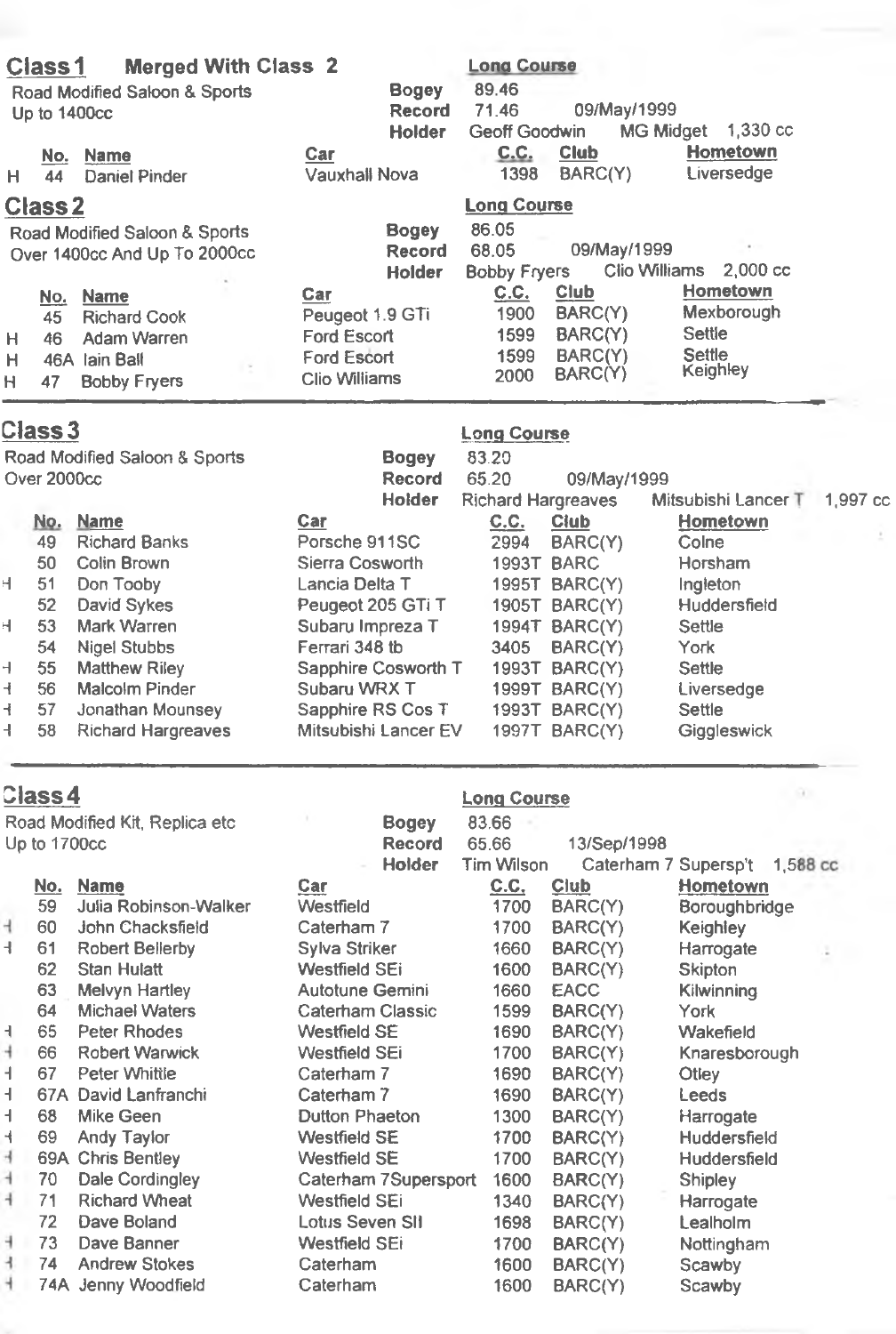| Class 5<br>Road Modified Kit, Replica Etc<br>Over 1700cc                                                                           | <b>Bogey</b><br><b>Record</b><br><b>Holder</b>                                | <b>Long Course</b><br>83.22<br>65.22<br>09/Aug/1998<br><b>Trevor Willis</b><br>Westfield SEi    | 1,998 cc                                                               |
|------------------------------------------------------------------------------------------------------------------------------------|-------------------------------------------------------------------------------|-------------------------------------------------------------------------------------------------|------------------------------------------------------------------------|
| No.<br><b>Name</b><br><b>Matthew Sutcliffe</b><br>77<br>H.<br>Nick Robinson<br>78                                                  | Car<br>Westfield SEi<br>Caterham 7                                            | C.C.<br>Club<br>2000<br>BARC(Y)<br>1988<br>BARC(Y)                                              | Hometown<br>Wakefield<br>Keighley                                      |
| 79<br>Michael North<br>H.<br>Steven Dunn<br>H<br>80                                                                                | Caterham Super 7<br><b>Westfield SEi</b>                                      | 1998<br>BARC(Y)<br>1800<br>BARC(Y)                                                              | Liversedge<br><b>Keighley</b>                                          |
| <b>Merged With Class 7</b><br>Class <sub>6</sub><br><b>Modified Production Cars excl</b><br>Kit. Replica etc up to 1400cc          | <b>Bogey</b><br>Record<br>Holder                                              | <b>Long Course</b><br>81.70<br>63.70<br>10/May/1998<br><b>MG Metro</b><br><b>Matthew Pinder</b> | 1,380 cc                                                               |
| No. Name<br>David Coulthard<br>83<br>H<br>Alastair Bowden<br>H.<br>84                                                              | Car<br><b>MG Midget</b><br><b>Austin Mini</b>                                 | C.C.<br>Club<br>BARC(Y)<br>1380<br>BARC(Y)<br>1380                                              | Hometown<br>Luddenden Ft<br>Sale                                       |
| <b>Class7</b><br><b>Modified Production Cars Excl</b><br>Kit, Replica 1400cc To 2000cc                                             | <b>Bogey</b><br>Record<br><b>Holder</b>                                       | <b>Long Course</b><br>81.37<br>63.37<br>05/Jul/1998<br>Colin Stewart<br>Lotus Elan              | 1,600 cc                                                               |
| No. Name<br>Damon Gray<br>H<br>87<br>Paul Nutter<br>H<br>88<br>Dennis Crompton<br>89<br>H                                          | Car<br>WV Polo G40 S<br>Ford Escort<br>BMW 2002 Touring                       | C.C.<br>Club<br>1273S BARC(Y)<br>BARC(Y)<br>1860<br>BARC(Y)<br>2000                             | Hometown<br>Chesterfield<br>Leeds<br>Rochdale                          |
| Class <sub>8</sub><br><b>Modified Production Cars excl</b><br>Kit, Replica etc over 2000cc                                         | <b>Bogey</b><br><b>Record</b><br><b>Holder</b>                                | <b>Long Course</b><br>80.28<br>62.28<br>05/Jul/1998<br>Alastair Crawford                        | MGB <sub>V8</sub><br>5,000 cc                                          |
| No.<br><b>Name</b><br>Claude Spencer<br>н<br>91<br>H<br>John Green<br>92<br>Haydn Spedding<br>н<br>93<br>93A Richard Spedding<br>н | Car<br>MGB <sub>V8</sub><br>Jaguar 'E' Type<br>Jaquar E Type<br>Jaguar E Type | C.C.<br>Club<br>3500<br>BARC(Y)<br>3781<br>BARC(Y)<br>BARC(Y)<br>4235<br>4235<br>BARC(Y)        | Hometown<br>Pontefract<br>Malton<br><b>Barnsley</b><br><b>Barnsley</b> |
| Class <sub>9</sub><br>Formula Ford 1600 Pre-1994                                                                                   | <b>Bogey</b><br>Record<br><b>Holder</b>                                       | <b>Long Course</b><br>80.22<br>61.54<br>13/Sep/1998<br><b>Tony Metcalf</b>                      | 1.600 cc<br>Van Diemen RF91                                            |
| No. Name<br>95<br><b>Bob Carrick</b><br>Paul Gumbley<br>96<br>н<br>Simon Smith<br>97<br>Jonathan Rhodes<br>H.<br>98                | Car<br>Reynard FF<br>Van Dieman RF87<br>Sparton FF81<br>Van Diemen RF88       | C.C.<br>Club<br>1600<br>BARC(Y)<br>BARC(Y)<br>1600<br>1600<br>BARC(Y)<br>BARC(Y)<br>1600        | Hometown<br><b>Holmfirth</b><br>Harrogate<br>Ryton<br>Scarborough      |

J  $\overline{ }$ 

J

 $\overline{\phantom{a}}$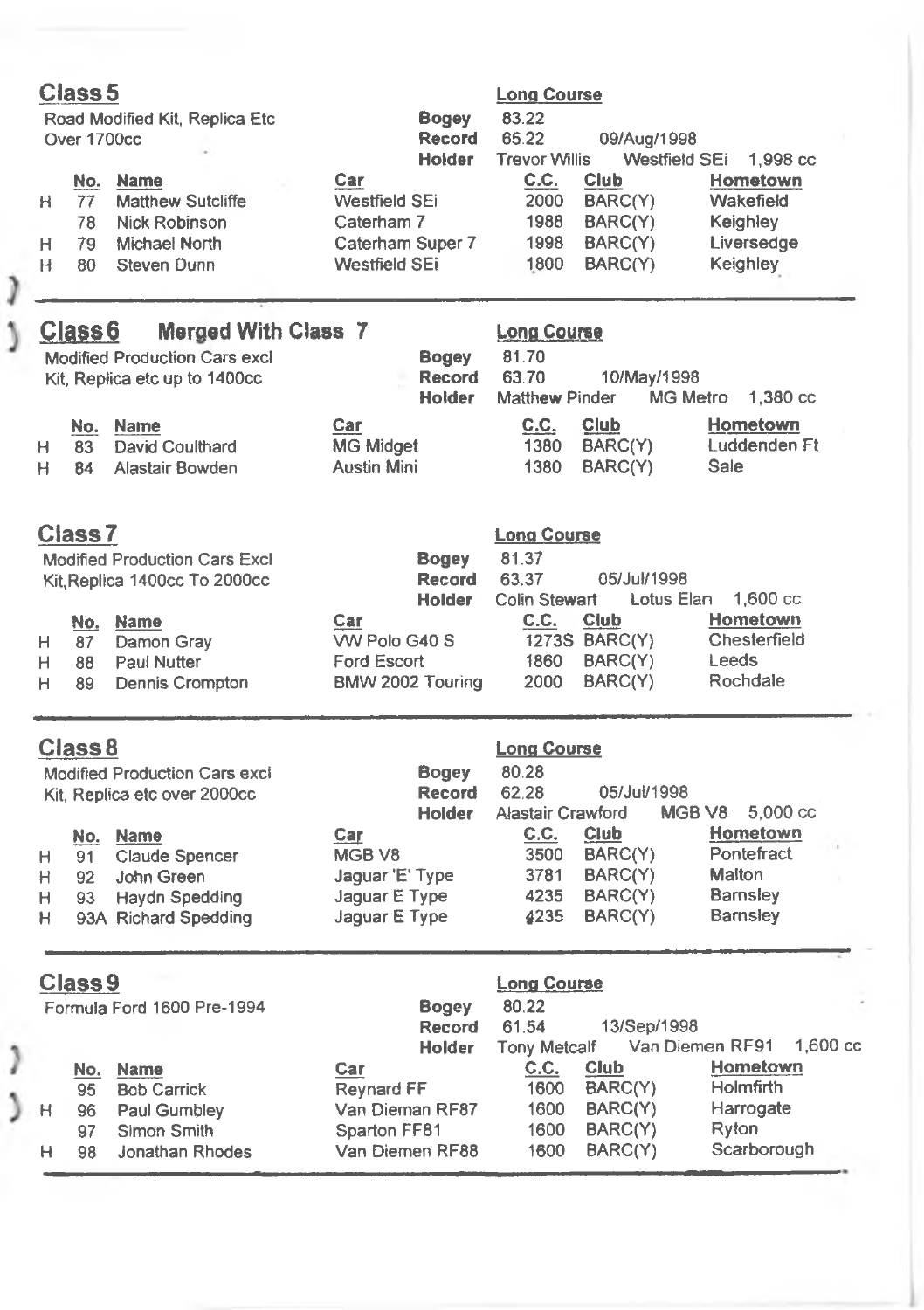| <b>Class A</b> | <b>Merged With Class B</b>      |               |                      | <b>Long Course</b> |             |                           |
|----------------|---------------------------------|---------------|----------------------|--------------------|-------------|---------------------------|
|                | <b>Modified Production Cars</b> |               | <b>Bogey</b>         | 78.83              |             |                           |
| Up to 1400cc   |                                 |               | <b>Record</b>        | 60.06              | 06/Jul/1997 |                           |
|                |                                 |               | <b>Holder</b>        | Peter Herbert      |             | Westfield SE 1.380 cc     |
| No.            | Name                            | <b>Car</b>    |                      | C.C.               | Club        | Hometown                  |
| 101            | Andy North                      | Caterham 7    |                      | 1398               | <b>BARC</b> | <b>Chester Le Street</b>  |
| <b>Class B</b> |                                 |               |                      | <b>Long Course</b> |             |                           |
|                | <b>Modified Production Cars</b> |               | <b>Bogey</b>         | 76.84              |             |                           |
|                | Over 1400cc and Up To 2000cc    |               | <b>Record</b>        | 58.84              | 10/May/1998 |                           |
|                |                                 |               | <b>Holder</b>        | Peter Hamilton     |             | Caterham Super 7 1,600 co |
| No.            | <b>Name</b>                     | Car           |                      | C.C.               | Club        | Hometown                  |
| 104            | David Spaull                    | Westfield SEI |                      | 1905               | BARC(Y)     | Leeds                     |
| 105            | Malcolm McGovern                |               | Caterham SuperlightR | 1800               | BARC(Y)     | Yeadon                    |

## **Class E Lona Course**

| Sports Libre Cars<br>Up to 1400cc |       |                     |                      | <b>Bogey</b><br><b>Record</b><br><b>Holder</b> | 80.37<br>59.20<br>Steve Owen | 01/Jan/1994<br>OMS S/C | 1.127 cc         |
|-----------------------------------|-------|---------------------|----------------------|------------------------------------------------|------------------------------|------------------------|------------------|
|                                   | No.   | Name                | Car                  |                                                | <u>C.C.</u>                  | <b>Club</b>            | Hometown         |
| H.                                | 108   | lan Blair           | Gryphon C4A          |                                                | 1300                         | BARC(Y)                | Doncaster        |
|                                   |       | H 108A Neil Blair   | Gryphon C4A          |                                                | 1300                         | BARC(Y)                | Doncaster        |
|                                   | H 109 | David Chambers      | <b>OMS SC1B</b>      |                                                | 1157                         | BARC(Y)                | Nottingham       |
|                                   | 110   | David Brewis        | <b>Maguire Metro</b> |                                                | 1380                         | BARC(Y)                | <b>Seahouses</b> |
|                                   | H 111 | <b>Geoff Peters</b> | GPC 96/2 SC          |                                                | 1052                         | BARC(Y)                | Ripon            |
|                                   | H 112 | Peter Green         | Centaur Mk21         |                                                | 1300                         | BARC(Y)                | Huddersfield     |

**H 106 Tim Wilson Caterham Super 7 1588 BARC(Y) Huddersfield**

|                              | <b>Class F</b> |                    |                     | <b>Long Course</b> |             |                       |
|------------------------------|----------------|--------------------|---------------------|--------------------|-------------|-----------------------|
| Sports Libre Cars            |                |                    | <b>Bogey</b>        | 75.61              |             |                       |
| Over 1400cc and Up To 2000cc |                |                    | Record              | 57.46              | 06/Jul/1997 |                       |
|                              |                |                    | <b>Holder</b>       | Peter Needham      |             | Ward WD9V<br>1,998 cc |
|                              | No.            | <b>Name</b>        | Car                 | C.C.               | Club        | Hometown              |
|                              | 115            | David Flanagan     | <b>OMS Sports</b>   | 1041T              | <b>BARC</b> | Liverpool             |
|                              | H 116          | Jim Naylor         | Mallock Mk14        | 1700               | BARC(Y)     | York                  |
|                              | H 117          | <b>Les Procter</b> | OMS SC <sub>2</sub> | 1200T              | BARC(Y)     | Cleckheaton           |
|                              | H 118          | Jon Waggitt        | Ward WD9V           | 1995               | BARC(Y)     | <b>Boroughbridge</b>  |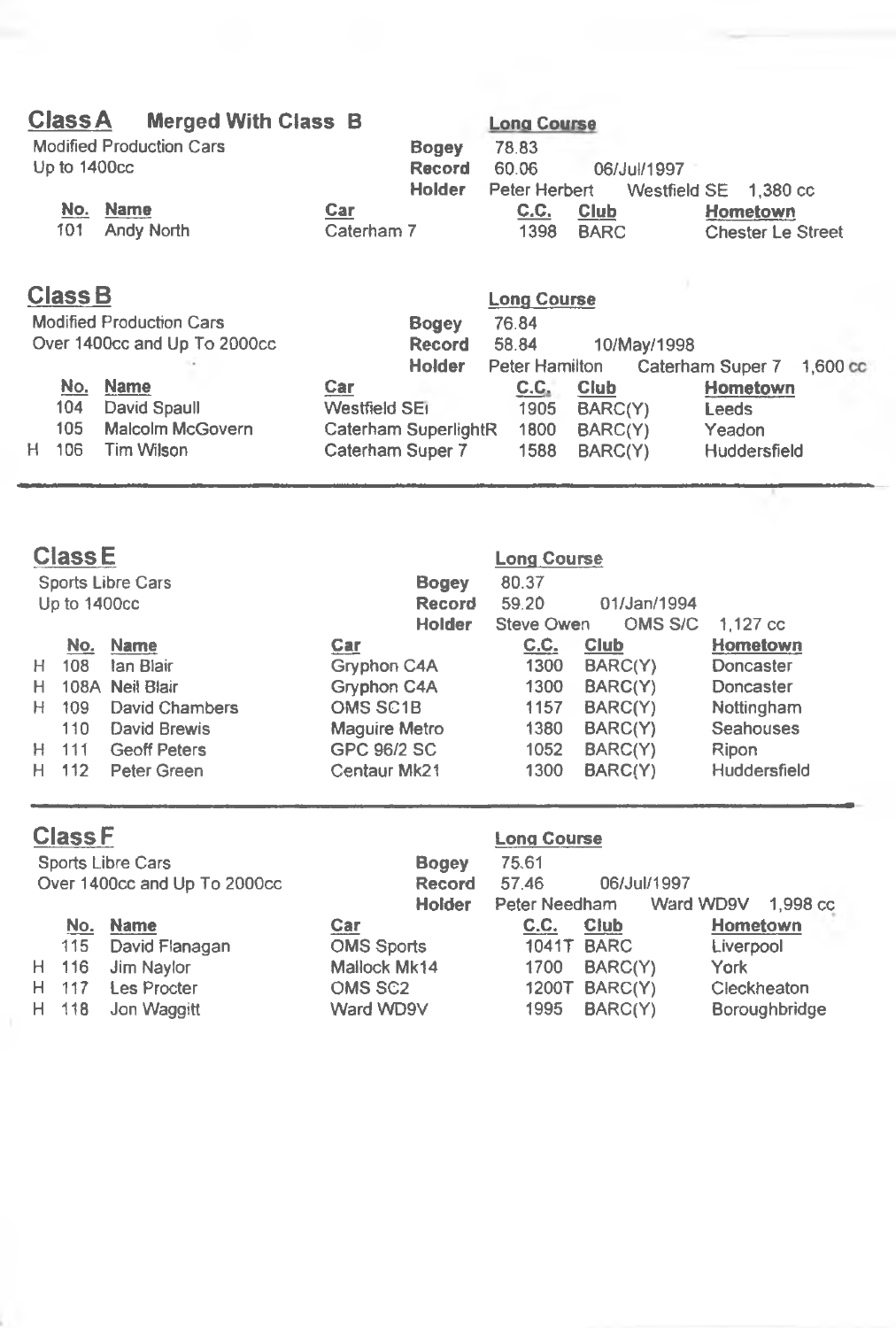| <b>Class C</b><br>Over 2000cc |             | <b>Merged With Class G</b><br><b>Modified Production Cars</b> |                     | <b>Bogey</b><br><b>Record</b><br><b>Holder</b> | <b>Long Course</b><br>76.17<br>58.17<br><b>Tim Coventry</b> | 06/Jul/1997            | Westfield S Eight 5,300 cc   |
|-------------------------------|-------------|---------------------------------------------------------------|---------------------|------------------------------------------------|-------------------------------------------------------------|------------------------|------------------------------|
|                               | No.         | <b>Name</b>                                                   | Car                 |                                                | <u>C.C.</u>                                                 | <b>Club</b>            | Hometown                     |
|                               | 121         | Don Burt                                                      | <b>YKC Raider</b>   |                                                | 4600                                                        | BARC(Y)                | Pontefract                   |
| <b>Class G</b>                |             |                                                               |                     |                                                | <b>Long Course</b>                                          |                        |                              |
|                               |             | Sports Libre Cars                                             |                     | <b>Bogey</b>                                   | 73.71                                                       |                        |                              |
|                               | Over 2000cc |                                                               |                     | <b>Record</b>                                  | 55.24                                                       | 06/Jul/1997            |                              |
|                               |             |                                                               |                     | <b>Holder</b>                                  | <b>Christian Mineeff</b>                                    |                        | SPA SC001<br>3,500 cc        |
|                               | 124         | No. Name<br>George Tatham                                     | Car<br>McLaren M12C |                                                | C.C.<br>7200                                                | <b>Club</b><br>BARC(Y) | Hometown<br>Malton           |
|                               | 125         | <b>Mike Sidgwick</b>                                          | Pilbeam MP43/2      |                                                | 2800                                                        | BARC(Y)                | Chipping                     |
|                               | 126         | <b>Christian Mineeff</b>                                      | SPA SC001           |                                                | 3500                                                        | BARC(Y)                | Kermincham                   |
|                               |             |                                                               |                     |                                                |                                                             |                        |                              |
| <b>Class H</b>                |             | <b>Merged With Class 1</b>                                    |                     |                                                | <b>Long Course</b>                                          |                        |                              |
| Racing Cars                   |             |                                                               |                     | <b>Bogey</b>                                   | 7977                                                        |                        |                              |
| Up to 600cc                   |             |                                                               |                     | <b>Record</b>                                  | 59.36                                                       | 01/Jan/1994            |                              |
|                               |             |                                                               |                     | Holder                                         | Daniel Stilp                                                | Jedi 013               | 490 cc                       |
|                               | No.         | <b>Name</b>                                                   | Car                 |                                                | C.C.                                                        | Club                   | Hometown                     |
| H 130                         |             | Glyn Sketchley                                                | Nova Jedi 01-14     |                                                | 492                                                         | BARC(Y)                | Leicester                    |
| <b>Class1</b>                 |             |                                                               |                     |                                                | <b>Long Course</b>                                          |                        |                              |
|                               | Racing Cars |                                                               |                     | <b>Bogey</b>                                   | 75.22                                                       |                        |                              |
|                               |             | Over 600cc And Up To 1100cc                                   |                     | <b>Record</b>                                  | 56.57                                                       | 03/Aug/1997            |                              |
| <b>Sponsor</b>                |             | MACLAN:INJECTION MOULDERS                                     |                     | Holder                                         | Mark Lawrence                                               |                        | 1,080 cc<br><b>OMS 1100</b>  |
| H 131                         | No.         | <b>Name</b><br><b>Martin Vesty</b>                            | Car<br>Jedi IV      |                                                | C.C.<br>1000                                                | Club<br>BARC(Y)        | <b>Hometown</b><br>Harrogate |
|                               |             | Ent: Bentley's of Knaresborough                               |                     |                                                |                                                             |                        |                              |
|                               | 132         | <b>Tony Ellis</b>                                             | <b>OMS</b>          |                                                | 1074                                                        | BARC(Y)                | Halifax                      |
| Н.                            | 133         | Andrew Dobson                                                 | <b>OMS</b>          |                                                | 1100                                                        | BARC(Y)                | <b>Bradford</b>              |
| H                             |             | 133A Jeanette Hunton                                          | <b>OMS</b>          |                                                | 1100                                                        | BARC(Y)                | <b>Bradford</b>              |
| H 134                         |             | John Lambert<br>. .                                           | OMS SF89A           |                                                | 1042                                                        | BARC(Y)                | <b>Burnley</b>               |
|                               | 135         | Mike Fitzsimons                                               | Jedi 01/88          |                                                | 1002                                                        | BARC(Y)                | Cheadle                      |
| H 136                         |             | Allan Staniforth                                              | Megapin 10 HC99     |                                                | 1052                                                        | BARC(Y)                | Harrogate                    |
|                               | 137         | Michael Dobson                                                | Maclan Mk1          |                                                | 1000                                                        | BARC(Y)                | Keighley                     |
|                               |             | 137A Alan Greenwood                                           | Maclan Mkl          |                                                | 1000                                                        | BARC(Y)                | Keighley                     |
|                               | 138         | Dave Kitching                                                 | Jedi                |                                                | 908                                                         | BARC(Y)                | Yarm<br>Yarm                 |
|                               |             | 138A Norman Kitching                                          | Jedi                |                                                | 908                                                         | BARC(Y)                |                              |
|                               |             |                                                               |                     |                                                |                                                             |                        |                              |
|                               |             |                                                               |                     |                                                |                                                             |                        |                              |
|                               |             |                                                               |                     |                                                |                                                             |                        |                              |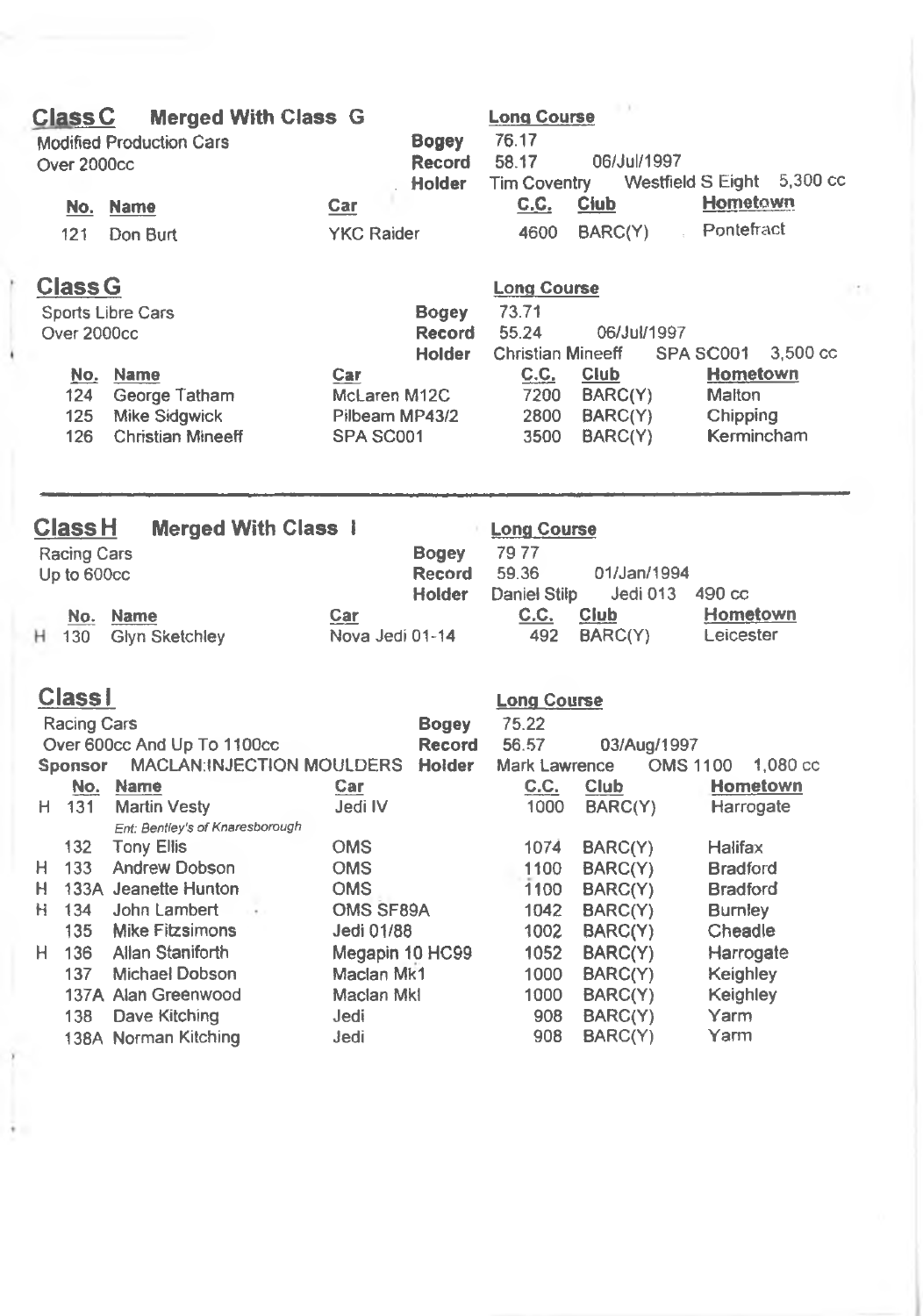|    | <b>Class J</b><br><b>Merged With Class K</b><br><b>Long Course</b><br><b>Racing Cars</b> |                              |                |                               |                        |             |                                    |  |
|----|------------------------------------------------------------------------------------------|------------------------------|----------------|-------------------------------|------------------------|-------------|------------------------------------|--|
|    |                                                                                          | Over 1100cc And Up To 1600cc |                | <b>Bogey</b><br><b>Record</b> | 73.77<br>55.51         | 06/Jul/1997 |                                    |  |
|    |                                                                                          |                              |                | <b>Holder</b>                 | Graeme Wight Jnr       |             | Pilbeam MP62<br>$1.600 \text{ cc}$ |  |
|    | No.                                                                                      | <b>Name</b>                  | Car            |                               | C.C.                   | Club        | Hometown                           |  |
| Н. | 141                                                                                      | Jamie Hylton                 | Malan          |                               | 1600                   | BARC(Y)     |                                    |  |
| н  | 142                                                                                      | Steve Owen                   | OMS S/F        |                               | 1137                   | BARC(Y)     | Blackpool                          |  |
| H. |                                                                                          | 142A Lynn Owen               | OMS S/F        |                               | 1137                   |             | <b>Leeds</b>                       |  |
|    |                                                                                          |                              |                |                               |                        | BARC(Y)     | Leeds                              |  |
|    | <b>Class K</b>                                                                           |                              |                |                               | <b>Long Course</b>     |             |                                    |  |
|    | <b>Racing Cars</b>                                                                       |                              |                | Bogey                         | 73.95                  |             |                                    |  |
|    |                                                                                          | Over 1600cc And Up To 2000cc |                | <b>Record</b>                 | 53.93                  | 06/Jul/1997 |                                    |  |
|    | <b>Sponsor</b>                                                                           | <b>GUYSON INTERNATIONAL</b>  |                | <b>Holder</b>                 | <b>Justin Fletcher</b> |             | Pilbeam MP62<br>1.998 cc           |  |
|    | No.                                                                                      | Name                         | Car            |                               | C.C.                   | Club        | Hometown                           |  |
|    | 146                                                                                      | Mike Slinn                   | March 742      |                               | 2000                   | BARC(Y)     | Sheffield                          |  |
| H. | 147                                                                                      | lan Thomas                   | Pilbeam MP52   |                               | 2000                   | BARC(Y)     | South Queensferry                  |  |
| H  | 148                                                                                      | George Bleasdale             | Reynard        |                               | 1994                   | BARC(Y)     | Scarborough                        |  |
| H  | 149                                                                                      | <b>Tony Briggs</b>           | Royale RP30    |                               | 1998                   | BARC(Y)     | Ryton                              |  |
| н  | 150                                                                                      | Colin Wheeler                | Delta T832     |                               | 2000                   | BARC(Y)     | <b>Sherburn</b>                    |  |
| Н  | 151                                                                                      | Leon Bachelier               | Dallara F394HC |                               | 2000                   | BARC(Y)     | <b>ilkley</b>                      |  |
| H  | 152                                                                                      | <b>Matthew Pinder</b>        | Vauxhall Lotus |                               | 1998                   | BARC(Y)     | Liversedge                         |  |

# **FTD Championship**

| Posn Driver           | Total |       | Round 1 Round 2 |
|-----------------------|-------|-------|-----------------|
| 1 Jamie Hylton        | 19.00 | 10.00 | 9.00            |
| 2 Jon Waggitt         | 16.00 | 9.00  | 7.00            |
| Duncan Pierce         | 13.00 | 8.00  | 5.00            |
| <b>Matthew Pinder</b> | 13.00 | 7.00  | 6.00            |
|                       |       |       |                 |

# **Ladies Championship**

| <b>Posn Driver</b> |                   |          | <b>Total Round 1 Round 2</b> |       |
|--------------------|-------------------|----------|------------------------------|-------|
|                    | 1 Jenny Woodfield | -29.72 - | 13.64                        | 16.08 |
|                    | 2 Clare Sullivan  | 28.95    | 14.58                        | 14.37 |
|                    | 3 Lynn Owen       | 10.78    |                              | 10.78 |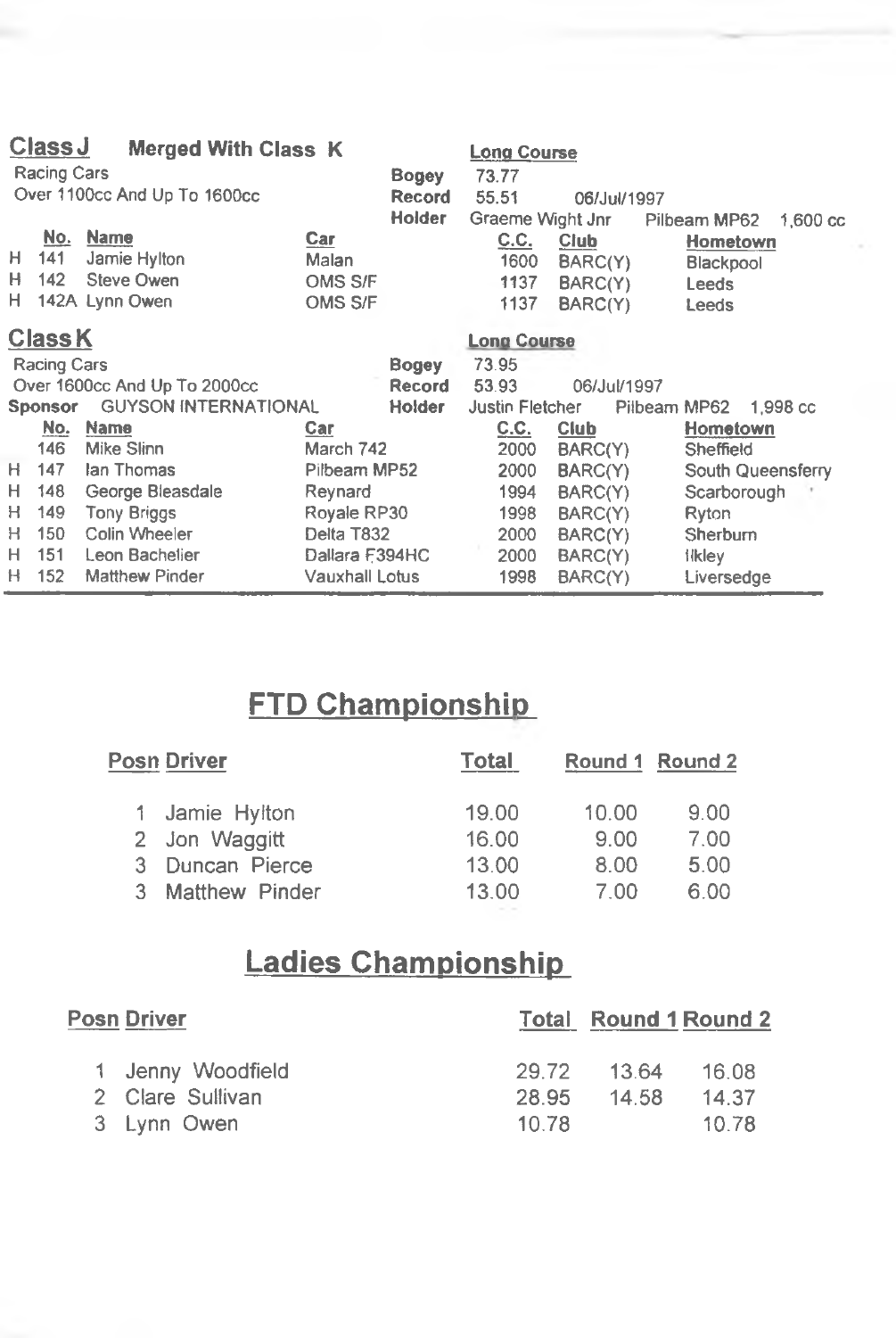

**Total Round 1 Round 2**

#### **Posn Driver**

| 1              | Glyn Sketchley            | 36.91 | 17.45 | 19.46 |
|----------------|---------------------------|-------|-------|-------|
| $\overline{c}$ | <b>Bobby Fryers</b>       | 36.84 | 18.49 | 18.35 |
| 3              | Jonathan Mounsey          | 36.55 | 18.13 | 18.42 |
| 4              | <b>Richard Hargreaves</b> | 36.13 | 17.57 | 18.56 |
| 5              | Geoff Goodwin             | 36.00 | 18.00 | 18.00 |
| 6              | Daniel Pinder             | 34.90 | 17.17 | 17.73 |
| 7              | <b>Andrew Stokes</b>      | 34.85 | 16.91 | 17.94 |
| 8              | Tony Metcalf              | 34.61 | 16.94 | 17.67 |
| 9              | Linden Spencer            | 34.60 | 17.50 | 17.10 |
| 10             | Peter Green               | 34.35 | 16.49 | 17.86 |
| 11             | Paul Nutter               | 34.17 | 16.88 | 17.29 |
| 12             | Mick Moore                | 33.83 | 16.63 | 17.20 |
| 13             | Jonathan Rhodes           | 33.53 | 17.18 | 16.35 |
| 14             | Dennis Crompton           | 33.32 | 15.71 | 17.61 |
| 15             | Jon Waggitt               | 32.75 | 16.29 | 16.46 |
| 16             | <b>Geoff Peters</b>       | 32.66 | 16.71 | 15.95 |
| 17             | David Newton              | 32.61 | 16.13 | 16.48 |
| 18             | Malcolm Pinder            | 32.19 | 15.83 | 16.36 |
| 19             | Dave Banner               | 31.45 | 15.12 | 16.33 |
| 20             | Jamie Hylton              | 31.30 | 15.44 | 15.86 |
| 21             | Matthew Riley             | 31.23 | 15.56 | 15.67 |
| 22             | Haydn Spedding            | 30.78 | 15.58 | 15.20 |
| 23             | <b>Richard Spedding</b>   | 30.23 | 15.07 | 15.16 |
| 24             | Jenny Woodfield           | 29.72 | 13.64 | 16.08 |
| 25             | Richard Wheat             | 29.34 | 14.47 | 14.87 |
| 26             | Dale Cordingley           | 28.98 | 14.69 | 14.29 |
| 27             | Clare Sullivan            | 28.95 | 14.58 | 14.37 |
| 28             | Matthew Pinder            | 28.67 | 13.94 | 14.73 |
| 29             | Duncan Pierce             | 28.65 | 14.33 | 14.32 |
| 30             | John Chacksfield          | 28.55 | 14.45 | 14.10 |
| 31             | Mark Warren               | 28.54 | 13.84 | 14.70 |
| 32             | John Green                | 28.35 | 14.53 | 13.82 |
| 33             | Tim Wilson                | 26.89 | 13.20 | 13.69 |